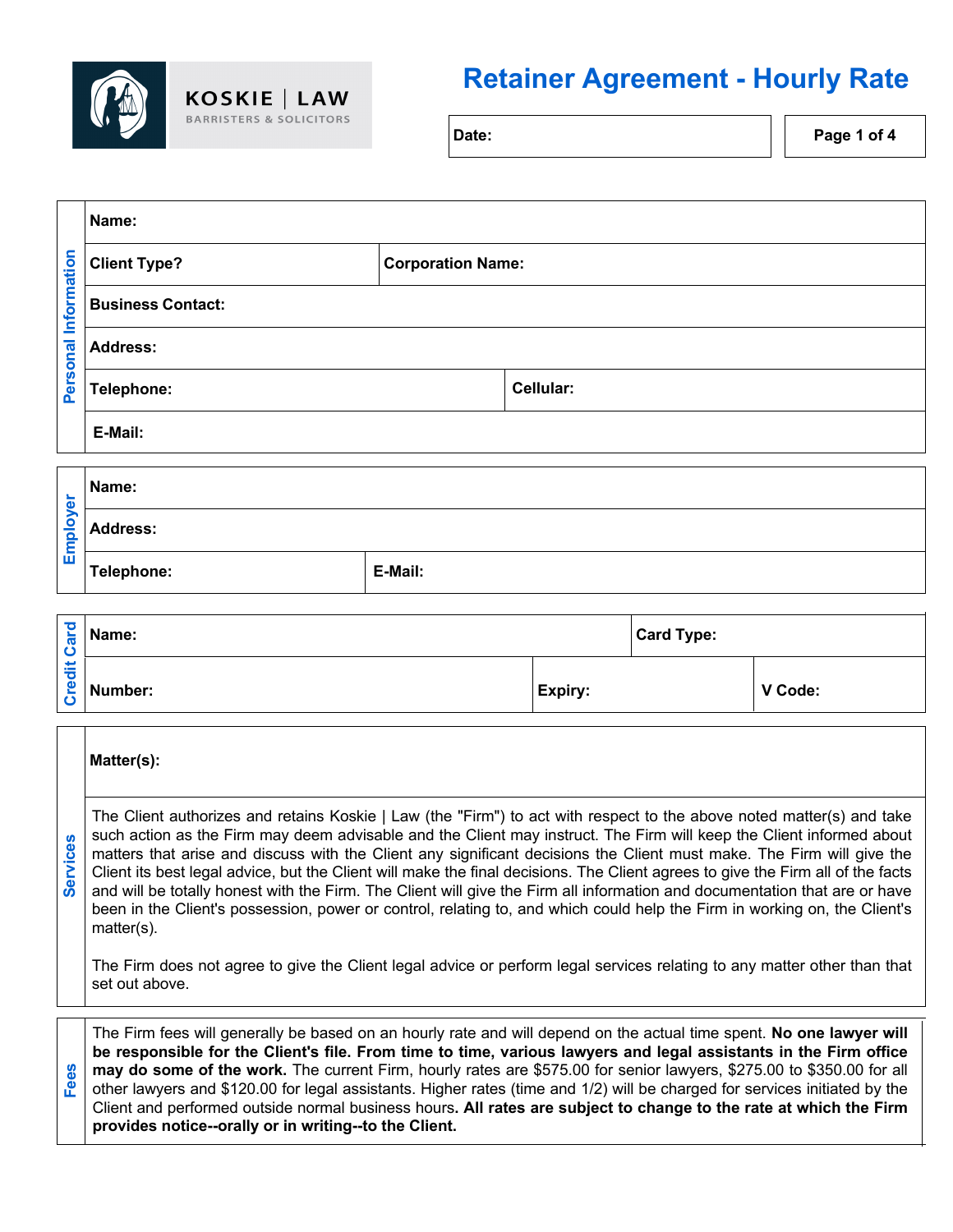**Deposit**

The Client will deposit with the Firm such interim and further monies as the Firm may require on account for its services and to meet anticipated expenses in connection therewith. No work shall be done or continue and no expenses incurred until the financial deposit is received by the Firm.

**Payment** In addition to the Firm fee, the Client agrees to pay all expenses, even if the Firm cannot settle the matter(s) or loses at trial. Some of these expenses are long distance telephone calls, postage, photocopying costs, facsimile costs, laser printing costs, costs to deliver documents, court filing fees and necessary land or corporation registration charges. The Firm will regularly bill the Client for its fees and these expenses. The Firm may hire other people such as court reporters, expert witnesses, accountants and property appraisers to help with the Client matter(s). If the Firm hires such people, it may ask the Client to pay these expenses in advance or it may have the bill sent directly to the Client to pay. In addition to Firm fees and expenses, the Client agrees to pay any Goods and Services Tax ("G.S.T."), Provincial Sales Tax ("P.S.T.") and any other taxes that the Firm must charge the Client. The Client agrees that any money from a settlement or judgment, including costs, will be paid directly to the Firm in trust. The Firm will then deduct its fee, any G. S.T. and P.S.T., and any unpaid expenses, and give the Client the balance. Payment is due upon the date of the Client's receipt of the Firm's account for fees, taxes and expenses, whether such account is interim or final. Any account not paid upon receipt of same will be subject to interest at the rate of 2% per month, compounded monthly (26.8% per annum) from the date of receipt. Non-payment of an account is deemed to be grounds for immediate cessation of work and/or termination of this agreement by the Firm. All accounts and notices will be deemed to be received on the date of actual receipt by the Client, the date e-mailed or forwarded by facsimile transmission to the Client or on the second day following the date mailed to the last known address of the Client, whichever is the sooner. The Firm may apply money held on behalf of the Client to its account(s).

**Security** You grant us a general continuing security interest in all of your present and after acquired property to the extent of any legal fees and disbursements outstanding in the future. Prior to signing this retainer letter, we recommend that you seek independent legal advice. If you sign this retainer letter without independent advice, you confirm that we have advised you to seek such advice, but that you have declined to do so. You also agree we may register our security interest in the Personal Property Registry at any time we deem fit. This protects our firm in the event that your account remains unpaid and puts us in a security position with respect to your assets. Further, you acknowledge that, at the time of execution of this retainer agreement and the granting of this general continuing security interest to the Firm, you are not indebted to our firm for legal fees or any other monies and you acknowledge that you have not been a previous client of this firm on the matter to which this retainer agreement applies.

At all times, you have the right, with or without cause, to terminate our services upon written notice to that effect. We reserve the right to terminate our services at any time, with or without cause, and, without limiting the generality of the foregoing, we shall withdraw if:

- ermination **Termination** a) you fail to cooperate with us in any reasonable request;
	- b) our continuing to act would be unethical or impractical;
	- c) our retainer has not been paid;
	- d) you fail to pay accounts when rendered to replenish the retainer; or
	- e) you are disrespectful towards our support staff.

In either case, the Client will pay the Firm's fees and expenses up until the Firm stopped acting for the Client.

**Credit Card** In the event that any outstanding charges on any account rendered by our firm to you are not paid within 30 days of **Credit Card** the rendering of the said account, by signing this retainer letter, you are hereby authorizing the Firm to charge the outstanding balance to your credit card described above.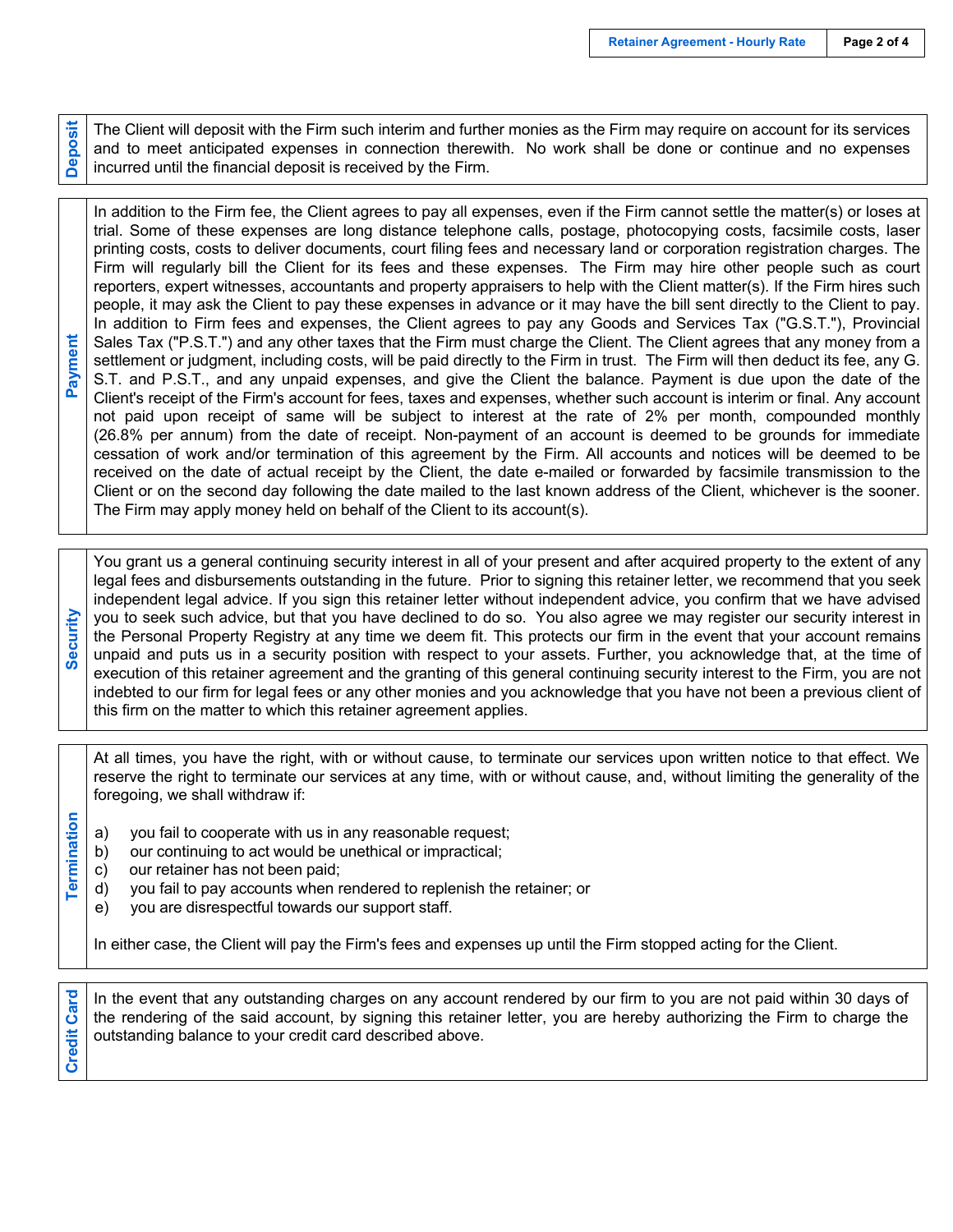**Costs Expectations Assignment** Assignment

Expectations

The Client hereby assigns to the Firm the proceeds of any claim(s) associated with the matters for which the Client has retained the Firm, whether recovered by the Client or on the Client's behalf, whether by way of settlement or litigation, to the extent of the indebtedness of the Client to the Firm. The Client agrees that any indebtedness of the Client to the Firm will be secured by all amounts recovered by the Client or for the Client or on the Client's behalf, whether by way of settlement or litigation and the Client will notify the Firm of the receipt of any proceeds of the aforementioned claim(s), and the Client will provide said proceeds to the Firm to the extent of indebtedness of the Client to the Firm on request. The Firm may collect, realize or otherwise deal with the assigned premises in any manner and at such time or times as may see to it advisable and without notice to the Client and any monies received by the Client in respect of the assigned premises will be received as trustee for the Firm and will be forthwith paid over to the Firm by the Client. The amounts collected or received by the Firm may be applied on account of such parts of the indebtedness and liability of the Client as the Firm seems best without prejudice to its claims upon the Client for any deficiency. The Firm may grant extensions of time and other indulgences, take and give up securities, accept compromises, grant releases and discharges and otherwise deal with the Client and others and with the assigned premises and other securities as the Firm may see fit without prejudice to the liability of the Client or to the Firm's right to hold and realize this security. The Firm will not be liable or accountable for any failure to collect, realize or obtain payment of the assigned premises or any part thereof and the Firm will not be bound to institute proceedings for the purpose of collecting, realizing or obtaining payment of the assigned premises or any part thereof or for the purpose of preserving any rights of the Firm, the Client or any other person in respect of the same. The Firm may charge on its own behalf and also pay the other reasonable sums for expenses incurred and for services rendered (expressly including legal advice and services) in or in connection with collecting, realizing and/or obtaining payment of the assigned premises or any part thereof and may add the amount of such sums to the indebtedness of the undersigned. necessary.

We will render our best professional skills and judgment representing you. However, you acknowledge that we have made no promises as to the outcome of the case.

It can take a number of years for matters to be settled by either trial or agreement. Factors that determine the time required include: the other party's frankness and cooperation in disclosing information and producing documents, the need for evaluations of property, the need for interim applications to court, the number of documents involved, the degree of hostility between you and other parties, the wait for an available court date (and the possibility that the court may be overbooked and your case postponed to a later date), and the availability of other parties' lawyers. We may have little or no ability to assist you with an early resolution of your legal matters, depending on the cause of the delay. We will keep you fully informed of all events as they develop in your case, but there may be periods of unavoidable delay. We will do what we can to minimize this problem.

Because we are involved in litigation practice, our lawyers are quite often in Court or involved with other clients. As a result, lawyers may frequently be difficult to reach by telephone. In this regard, we ask you to be patient and assume that our lawyers will respond to your telephone inquiry as soon as possible. If the matter is urgent, please speak to a legal assistant, send a letter or facsimile or book an appointment if you are unable to a lawyer by telephone. We will do our best to respond to your inquiry. We expect, in return, our clients to be forthright and honest in their dealings with us. We expect our clients to keep us apprised of all developments with respect to their present circumstances and we further expect our clients to follow our advice when appropriately given. You authorize us to communicate with you via e-mail if you have an e-mail address.

From time to time, it may be necessary for us to adjourn your matter in court. This may be because we feel it is necessary to do so or, alternatively, we have a request from opposing counsel that we cannot necessarily refuse. By retaining us, you are giving us authority, in advance, to consent to or request adjournments that we feel are warranted and necessary.

The Court may order the other party to pay costs. These are meant to indemnify you for a portion of the legal fees and disbursements incurred by you. Such awards are unpredictable and completely within the discretion of the Court. Any amount received from a third party as the result of a Court Order will be credited to your account or refunded to you if you have paid us all fees and expenses due under this Agreement. You are responsible for the collection of these costs unless you instruct us to take proceedings to collect them on your behalf. You will be billed at our hourly rate for that service. You remain totally responsible for payment of all fees and disbursements under this Agreement.